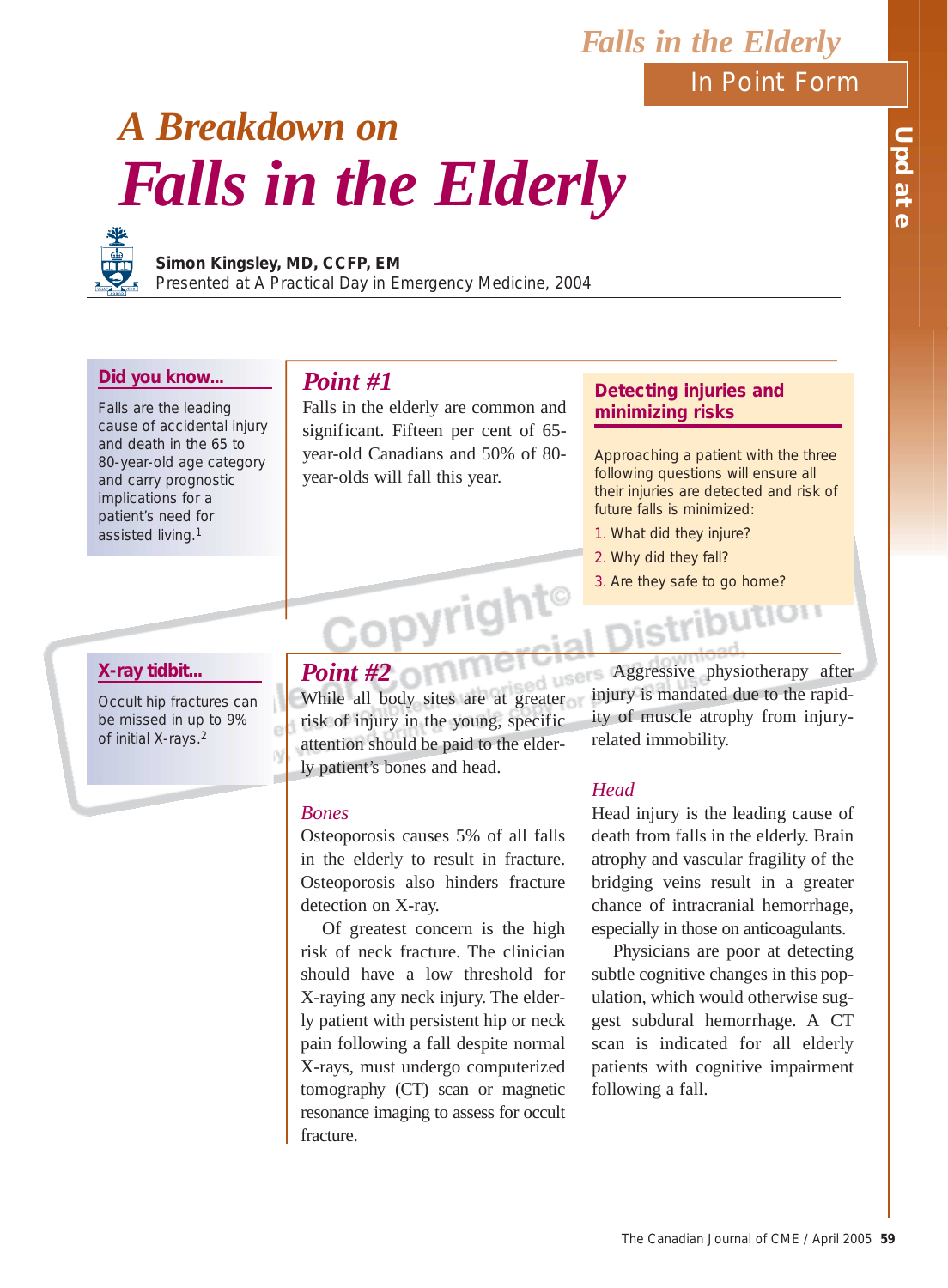## **Table 1 Common acute illnesses resulting in falls**

## Presyncope/Syncope

- Hematologic:
	- Hypoglycemia
	- Electrolyte abnormalities
	- Anemia
	- Bacteremia
- Vascular:
	- Vasodilation (medication, vagal)
	- Hypovolemia, bleeding
	- Orthostatic hypotension
- Obstructive:
	- Aortic stenosis
	- Pulmonary embolism
	- Transient ischemic attack/stroke
- Cardiogenic:
	- Arrhythmia
	- Reduced contactility (cardiomyopathy, medications)

#### Vertigo

- Peripheral (all causes)
- Central (stroke, cerebellar lesion)

## **Other**

- Adverse drug reaction
- Seizure
- Vertebrobasilar insufficiency

## *Point #3*

Instead of dividing falls as mechanical or non-mechanical, it is useful to decide on the vigor and frailty of your patients to determine the reasons behind their fall:

## *Vigorous patients*

- *•* Active lifestyle with little significant past medical history.
- No history of falls and do not use walking aids.

## Why did they fall?

- Falls are the result of true mechanical fall/trip or sudden presyncope/syncope, vertigo or ataxia (Table 1).
- Should receive acute, in-hospital investigation of cause, including:
	- telemetry,
	- risk stratification for coronary disease,
	- possible CT scanning and
	- blood work.

## *Frail patients*

- *•* Extensive medical histories.
- Likely use a cane or walker and frequently give history of previous falls.

## Why did they fall?

- Efforts should be directed at optimizing the multitude of physiologic systems needed for safe ambulation. These can be divided into problems of:
	- impaired input (*i.e.*, vision, vestibular input and proprioception),
	- impaired cognitive processing (*i.e.*, medication side-effects and dementia) and
	- impaired output (*i.e.*, poor foot care and muscle atrophy).

## **F.Y.I.**

Vigorous patients describing central vertigo symptoms may warrant urgent CT.

## *Point #4*

Vigorous patients with a true mechanical fall simply need to be assessed for their injuries.

Those with concern for an acute medical stressor deserve a rapid workup to rule out pathology, followed by outpatient Holter monitoring and possible 2-D echocardiography.